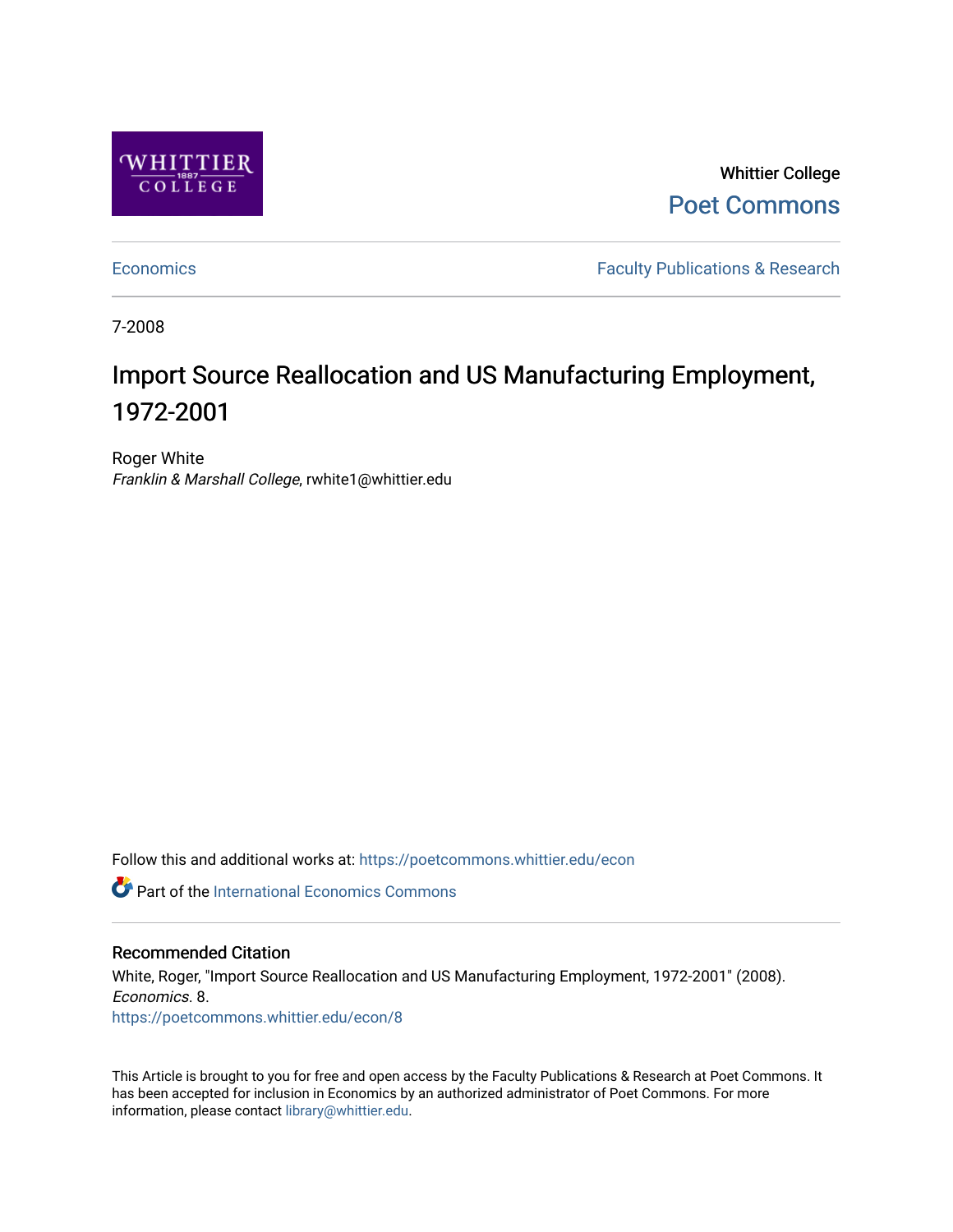# Import Source Reallocation and U.S. Manufacturing Employment, 1972*–*2001

Roger White

 $\oslash$  Springer Science + Business Media, LLC 2007

Abstract Examining the US manufacturing sector, we focus on the potential employment effects of shifts in import sources from relatively high- to low-income nations. Data for 384 6-digit NAICS US manufacturing industries that span the years 1972–2001 are utilized. Increased import penetration is found to reduce both production and non-production employment; however, such job loss is countered by export-led job creation. Extending the literature, we report that reallocation of import sources from high- to low-income nations reduces manufacturing employment, and when shifts in import sources coincide with rising import penetration the result is an acceleration of job loss.

Keywords Employment . Exports . Import penetration . Manufacturing . Value Share competition

JEL Classification F14 . F16 . J63

### 1 Introduction

Trade-related employment dynamics are examined using annual data for 384 US manufacturing industries that span the years 1972–2001. Although trade in services has increased as a share of total trade, as recently as 2001 trade in goods accounted for nearly 84% of US imports and over 70% of exports (US Bureau of Economic Analysis (BEA) [2007](#page-8-0)). Thus, the manufacturing sector may be considered a bellwether for trade-related employment effects. Between 1972 and 2001, manufacturing employment declined from 26.4 to 13.3% of total employment while total imports increased from 6 to 13.8% of GDP (BEA [2007](#page-8-0)). An increase in the share of total imports sourced from low-income nations coincided with the overall rise in imports and the employment decline. Protectionists claim that such reallocation increases domestic-foreign wage differentials and leads to domestic job loss. Proponents of liberalization argue that expansion of exports from 5.7% of

I wish to thank the editor and the two anonymous referees for their valuable comments and suggestions.

R. White  $(\boxtimes)$ 

Economics, Franklin and Marshall College, 415 Harrisburg Pike, Lancaster, PA 17603, USA e-mail: roger.white@fandm.edu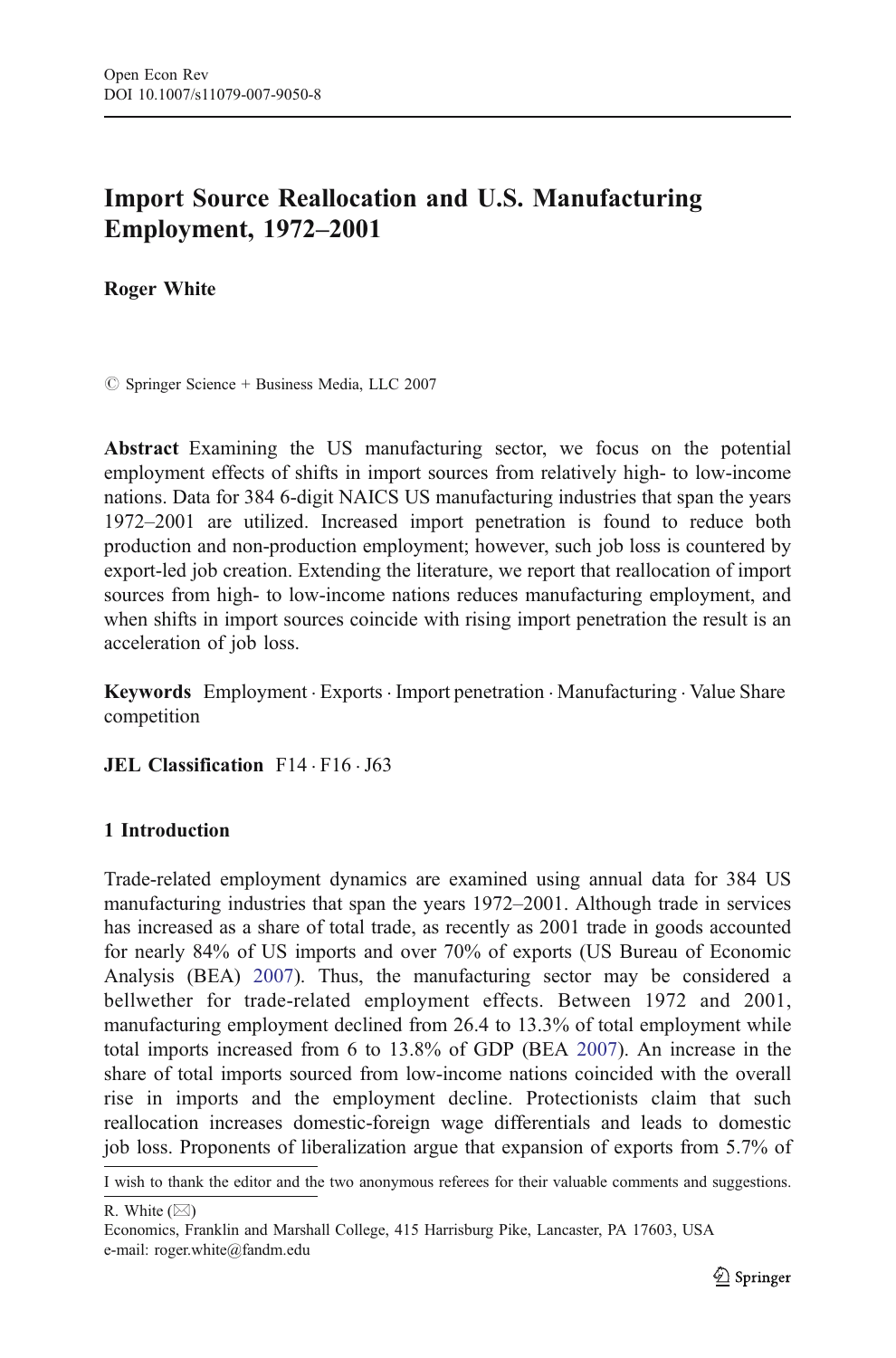<span id="page-2-0"></span>GDP in 1972 to 10.2% in 2001 counter the job destroying effects of imports (BEA [2007\)](#page-8-0).

We examine the effects of imports and exports on both industry-level production employment and non-production employment. Extending the literature, we focus on the potential employment effects of import source reallocation from relatively highto low-income nations. That the trade liberalization debate centers, in large part, on expected domestic labor market effects underscores the importance of understanding the trade-employment relationship. The findings presented here provide for such an understanding and confer valuable information to the debate.

#### 2 Theoretical framework

To examine the influences of trade on employment, we extend Mann [\(1988](#page-8-0)), Freeman and Katz ([1991\)](#page-8-0) and Kletzer ([2002\)](#page-8-0) who relate changes in industry employment  $(\Delta \ln L_{it})$  to changes in industry sales  $(\Delta \ln S_{it})$ ; specifically,  $\Delta \ln L_{it} = \Phi \Delta \ln S_{it}$ , where the parameter  $\Phi$  is given as  $\frac{\frac{3}{\lambda+\eta}}{1+(1-\psi)\varpi(\frac{1}{\lambda+\eta})}$  $\left\{\frac{\frac{\lambda}{\lambda+\eta}}{1+(1-w)\pi(\lambda)}\right\}$ .  $\lambda$  and  $\eta$  represent labor supply and demand elasticities, respectively,  $\psi$  is the product demand elasticity,  $\varpi$  is labor's cost share,  $\Delta$  is the difference operator, ln denotes natural logarithms, and j and t are industry and time subscripts. Freeman and Katz [\(1991](#page-8-0)) define industry sales such that  $S_{it} = D_{it} + X_{it} - M_{it}$ . Domestic and foreign demand for industry j products during year t are given by  $D_{it}$  and  $X_{it}$  while  $M_{it}$  denotes imports. Thus, the importemployment relationship is assumed to not vary across source nations.

We modify the industry sales definition such that  $S_{jt} = D_{jt} + X_{jt} - M_{jt}^{\gamma} - M_{jt}^{\delta}$ . Imports from nations classified as "low-income" relative to the US are represented by  $M_{jt}^{\gamma}$ . Imports from all other nations are identified by  $M_{jt}^{\delta}$ . In the analysis to follow, three separate "low-income" classifications are used. First, we classify a nation as low-income if its average per capita GDP value, over the years 1972–2001, is less than 10% of the average US level. Second, as 1987 is the midpoint of our data sample, we classify nations that are listed in that year at medium or low levels of human development as low-income (United Nations Development Programme (UN) [1990\)](#page-8-0). Third, we classify nations as low-income if, in a given year, they are not members of the OECD. We admit the limitations of each classification, yet posit that using several measures-reflective of average income and relative development-may ameliorate shortcomings of individual measures, provide a degree of sensitivity testing, and test the robustness of results. The appendix lists the 116 nations in the data set and identifies the nations in each "low-income" classification. Building on Mann ([1988\)](#page-8-0), Freeman and Katz ([1991\)](#page-8-0) and Kletzer ([2002\)](#page-8-0), we control for additional factors that may influence industry employment to arrive at the estimation equation.

$$
\Delta \ln L_{jt} = \alpha_j + \beta_1 \Delta \ln D_{jt} + \beta_2 \Delta \ln X_{jt} + \beta_3 \Delta \ln \left(\frac{M}{D}\right)_{jt} + \beta_4 \Delta \ln \left(\frac{M^{\gamma}}{M}\right)_{jt}
$$

$$
+ \beta_5 \left[ \Delta \ln \left(\frac{M}{D}\right)_{jt} \times \Delta \ln \left(\frac{M^{\gamma}}{M}\right)_{jt} \right] + \beta_6 \Delta \ln A_{jt} + \beta_7 \Delta \ln \left(\frac{K}{L}\right)_{jt} \tag{1}
$$

$$
+\beta_8\Delta\ln\mathit{CAPUT}_t + \beta_\Omega\Omega_t + \varepsilon_{\rm jt}
$$

 $\textcircled{2}$  Springer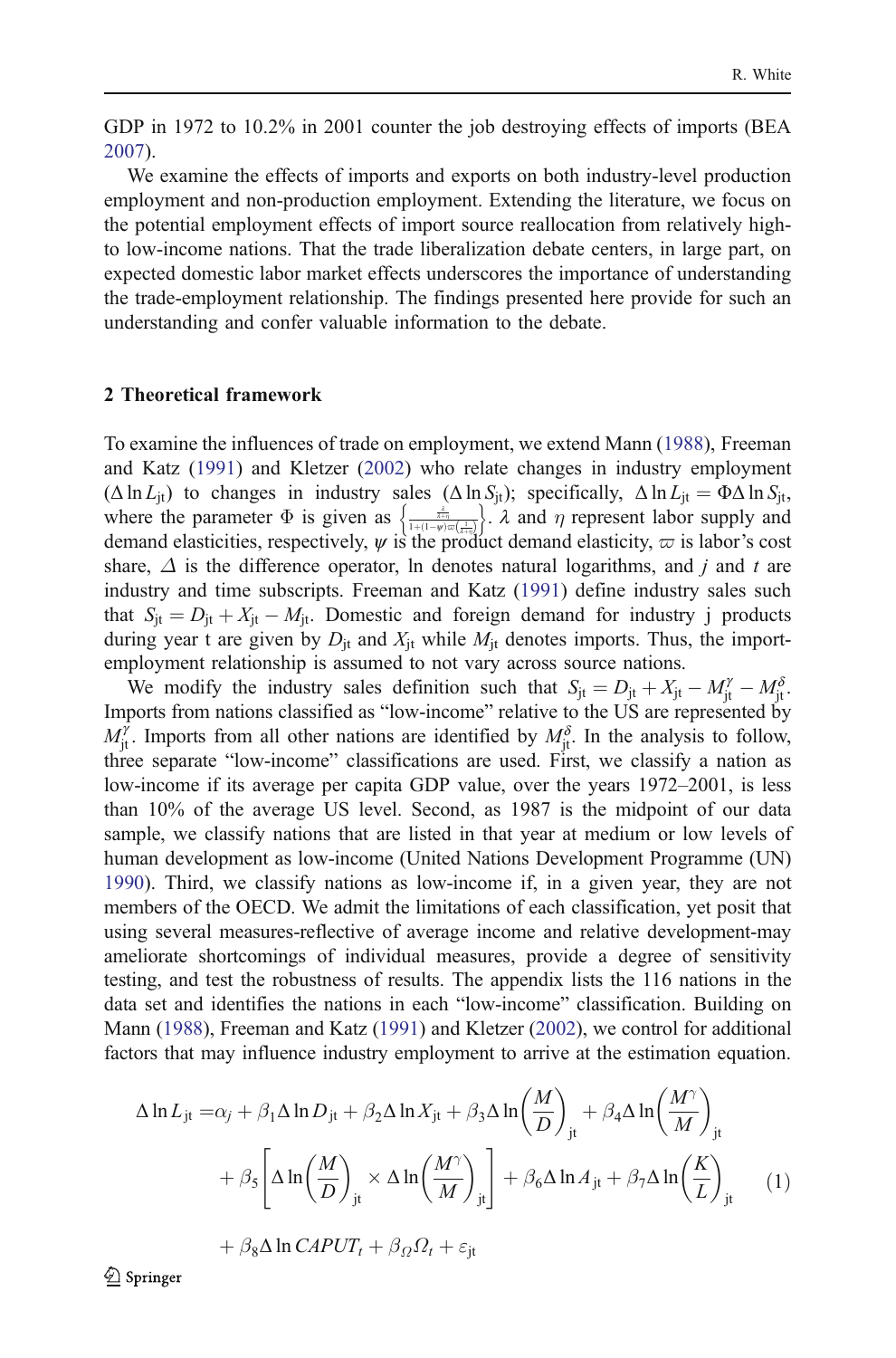Equation [1](#page-2-0) is estimated using industry-level production and non-production employment, separately, as dependent variables. Non-production employment includes "supervisors above the line-supervisor level, clerical, sales, office, professional, and technical workers" while production employment consists of all other workers (Bartelsman and Gray [1996](#page-7-0)). Domestic market demand (D) is equal to industry shipments less exports plus imports. Exports (X) represent foreign demand. Collectively, the import penetration rate  $\left(\frac{M}{D}\right)$ , the share of total imports sourced from low-income nations  $\left(\frac{M\gamma}{M}\right)$  and the associated interaction term measure import competition. While changes in import penetration rates represent "level" changes in import competition, the change in total imports sourced from low-income nations represent "share" changes. This is analogous to the Value Share import competition measure introduced by Schott ([2002](#page-8-0)) and employed by Bernard and Jensen [\(2002](#page-7-0)) and Bernard et al. ([2006\)](#page-8-0). As technological change and capital-deepening may affect employment, measures of industry-level technology (A) are constructed as Solow [\(1957](#page-8-0)) residuals and industry-level capital-labor ratios  $(\frac{K}{L})$ , given as the ratio of capital stock to production employment, are included. The annual change in the manufacturing sector capacity utilization rate (CAPUT) controls for macroeconomic fluctuations. A vector of year dummies  $(\Omega)$  controls for unobservable employment variation due to policy changes.

#### 3 Data

Trade data for the years 1972–1994 are from the National Bureau of Economic Research (NBER) Trade Database (Feenstra [1996](#page-8-0), [1997\)](#page-8-0). Data for 1995–1996 are from Feenstra et al. ([2002\)](#page-8-0) and, for 1997–2001, are from the US International Trade Commission Database. Import values are c.i.f. (cost, insurance and freight) and export values are f.o.b. (free on board). Industry data for production and nonproduction employment, output, capital stock, payroll and capital investment for the years 1972–1996 are from the NBER-US Census Bureau Center for Economic Studies Manufacturing Industry Database (Bartelsman and Gray [1996\)](#page-7-0) and, for 1997–2001, are from the Annual Survey of Manufacturers (ASM) (US Department of Commerce, Economics and Statistics Administration [2003](#page-8-0)). Values have been inflation-adjusted using the US Consumer Price Index. Capacity utilization rates for the manufacturing sector are from the Federal Reserve Bank of St. Louis ([2005\)](#page-8-0).

An overhaul of industry classification systems coinciding with NAFTA resulted in post-1996 data classified by the North American Industrial Classification System (NAICS) while pre-1997 data are classified by various other systems. This necessitated merging the data to a common classification. Trade data for 1972– 1994 were mapped, using a concordance developed by Bartelsman and Gray ([1996\)](#page-7-0), from the 4-digit 1972 Standard Industrial Classification (SIC) level to the 4-digit 1987 SIC level to match the 1995–1996 trade and industry data. As the 1997–2001 ASM data are at the 6-digit 1997 NAICS level, a separate concordance (Bayard and Klimek [2003\)](#page-7-0) was used to convert the 1972–1996 SIC-coded data to the 6-digit 1997 NAICS level. The result is a data set comprised of 384 6-digit 1997 NAICS manufacturing industries. These industries account for 98.7% of US imports from and 91.9% of exports to the 116 nations included in the data set. Collectively, the  $\bigcirc$  Springer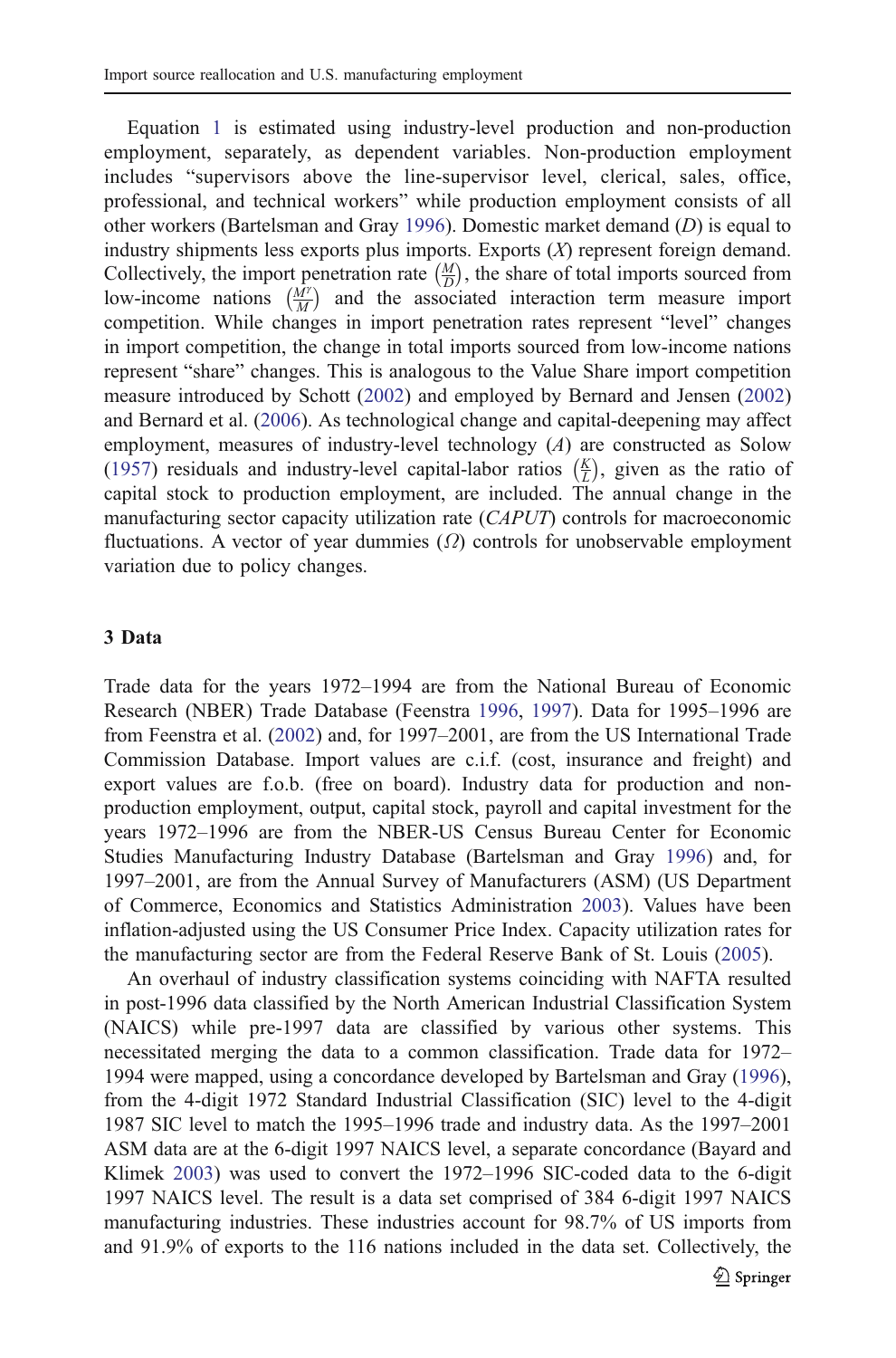116 nations comprise 85.9% of the non-US world population. Similarly, these nations generate 96.2% of non-US global output and 96.7 (96.1)% of non-US global exports (imports). Table 1 presents descriptive statistics.

#### 4 Econometric analysis

Table [2](#page-5-0) presents estimation results. Given the double-log functional form of the estimation equation, coefficients are interpreted as elasticities. Focusing first on the results in columns (a) through (c), where the annual change in industry-level production employment is the dependent variable, we see similarity in coefficients on the variables representing annual changes in import penetration. An assumed 10% increase in import penetration decreases production employment by 0.123–0.143%. As anticipated, increased exports counter the job destroying effects of imports. Production employment is estimated to rise by 0.402–0.44% in response to a hypothetical 10% increase in annual exports. As with import penetration, little variation is found in the

| Variable                        | Mean Value     | Variable                                 | Mean Value  |
|---------------------------------|----------------|------------------------------------------|-------------|
| <b>Import Penetration Rate</b>  | 0.1415         | $\Delta$ Import Penetration Rate         | 0.0622      |
|                                 | (0.2848)       |                                          | (0.4253)    |
| Value Share Competition (10%)   | 0.1002         | $\Delta$ Value Share Competition (10%)   | 0.0054      |
|                                 | (0.1538)       |                                          | (0.0422)    |
| Non-OECD Value Share            | 0.2226         | $\triangle$ Non-OECD Value Share         | 0.0103      |
| Competition                     | (0.2439)       | Competition                              | (0.0185)    |
| Low HDI Value Share Competition | 0.0389         | $\Delta$ Low HDI Value Share Competition | 0.0018      |
|                                 | (0.0727)       |                                          | (0.003)     |
| Medium HDI Value Share          | 0.1083         | $\Delta$ Medium HDI Value Share          | 0.0035      |
| Competition                     | (0.219)        | Competition                              | (0.007)     |
| Exports $(\$1,000s)$            | 594,339        | $\Delta$ Exports (\$1,000s)              | 29,168.42   |
|                                 | (1,765,600)    |                                          | (380, 843)  |
| Imports $(\$1,000s)$            | 749,666        | $\Delta$ Imports (\$1,000s)              | 62,712.69   |
|                                 | (2,230,900)    |                                          | (474, 613)  |
| Production Employment           | 26,142         | $\Delta$ Production Employment           | $-115.298$  |
|                                 | (34,359.4)     |                                          | (3,830.47)  |
| Non-Production Employment       | 10,213         | $\Delta$ Non-Production Employment       | 50.840      |
|                                 | (16,382.6)     |                                          | (2,128.38)  |
| Domestic Market (\$1,000s)      | 5,205,680      | $\Delta$ Domestic Market (\$1,000s)      | 80,931.64   |
|                                 | (10, 731, 000) |                                          | (2,252,531) |
| Capital-Labor Ratio             | 14,508.44      | $\Delta$ Capital-Labor Ratio             | 2,602.88    |
|                                 | (47,904)       |                                          | (1,548,964) |
| Capacity Utilization Rate       | 79.5872        | $\Delta$ Capacity Utilization Rate       | 0.9999      |
|                                 | (4.6845)       |                                          | (0.5578)    |
| Technology                      | 16.1793        | $\Delta$ Technology                      | 0.1231      |
|                                 | (3.3158)       |                                          | (0.9788)    |
| N                               | 11,520         | N                                        | 11,136      |

Table 1 Descriptive statistics

Standard deviations in parentheses. The sample size of 11,520 (left column) results from 384 industries being represented for each of the 30 years during the 1972–2001 period. Taking annual changes in variables results in a reduced sample size of 11,136 observations (right column)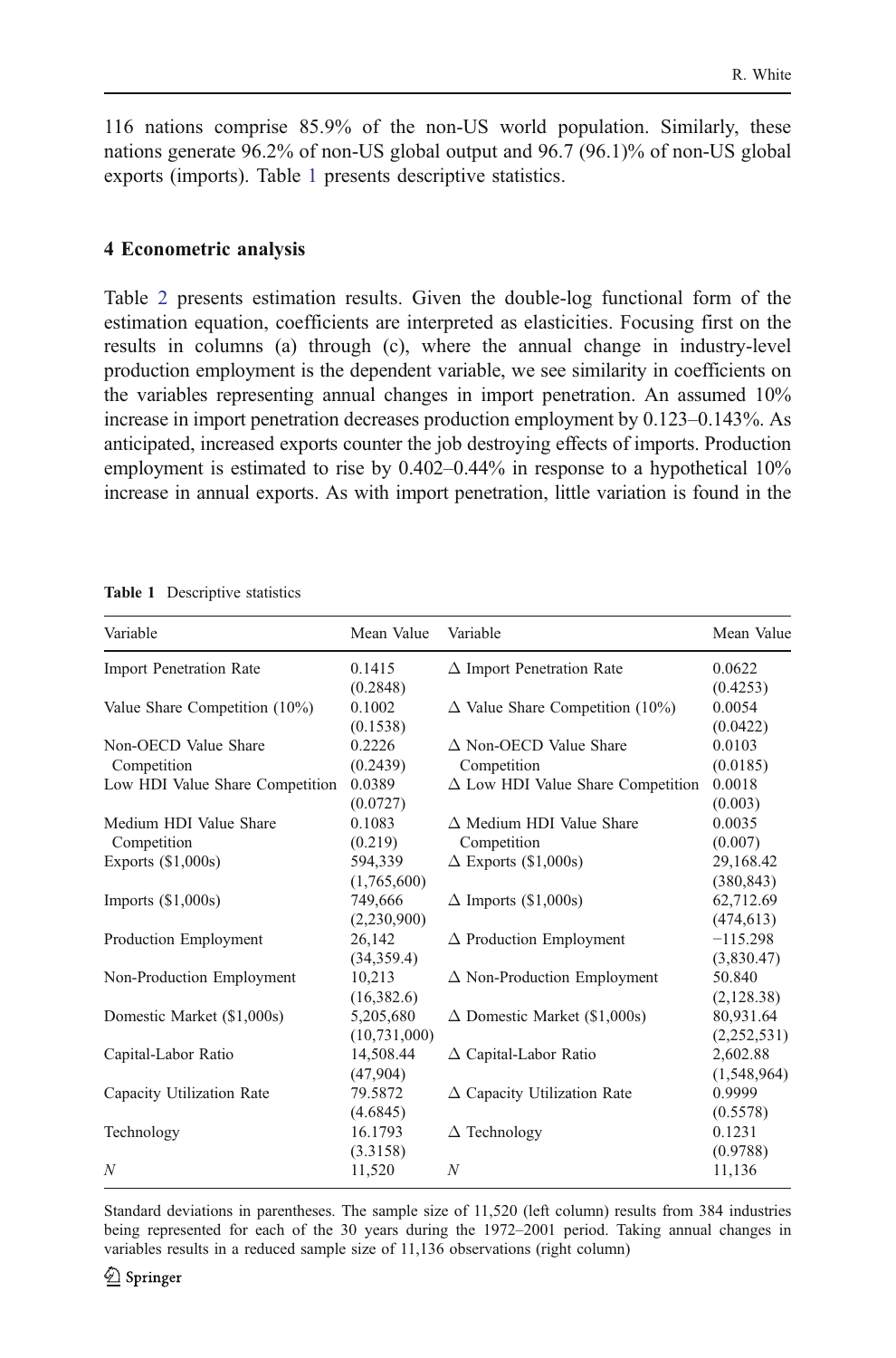<span id="page-5-0"></span>influence of exports across estimations. Considering results presented in columns (d) through (f), where the annual change in industry-level non-production employment is the dependent variable, we see similar influences of rising import penetration and exports. Assuming, again, a 10% increase in import penetration, non-production

| Dependent Variable:                                                                                                               | In Production Employment <sub>it</sub>            |                                     |                                    | In Non-Production Employment <sub>it</sub>      |                                     |                                     |
|-----------------------------------------------------------------------------------------------------------------------------------|---------------------------------------------------|-------------------------------------|------------------------------------|-------------------------------------------------|-------------------------------------|-------------------------------------|
|                                                                                                                                   | (a)                                               | (b)                                 | (c)                                | (d)                                             | (e)                                 | (f)                                 |
| $\Delta$ In Import Penetration<br>$Rate_{it}$<br>$\Delta$ ln "Low-income" Import<br>Share (GDP per capita<br>measure)             | $-0.0123*$<br>(0.0026)<br>$-0.0009**$<br>(0.0004) | $-0.0118**$<br>(0.0054)             | $-0.0143*$<br>(0.0036)             | $-0.0188*$<br>(0.0032)<br>$-0.0006$<br>(0.0005) | $-0.0135*$<br>(0.0046)              | $-0.012*$<br>(0.0026)               |
| $\Delta$ ln "Low-income" Import<br>Share (non-OECD<br>measure)                                                                    |                                                   | $-0.0023***$<br>(0.0013)            |                                    |                                                 | $-0.0015$<br>(0.0012)               |                                     |
| $\Delta$ ln "Low-income" Import<br>Share (Low HDI<br>measure)                                                                     |                                                   |                                     | $-0.0012*$<br>(0.0003)             |                                                 |                                     | $-0.001*$<br>(0.0003)               |
| $\Delta$ ln "Low-income" Import<br>Share (Medium HDI<br>measure)                                                                  |                                                   |                                     | $-0.0013**$<br>(0.0005)            |                                                 |                                     | $-0.0016$<br>(0.0012)               |
| $\Delta$ In Import Penetration<br>Rate <sub>jt</sub> $\times \Delta$ ln "Low-<br>income" Import Share<br>(GDP per capita measure) | $-0.0005***$<br>(0.0003)                          |                                     |                                    | $-0.0004*$<br>(0.0002)                          |                                     |                                     |
| $\Delta$ In Import Penetration<br>Rate <sub>it</sub> $\times \Delta$ ln "Low-<br>income" Import Share<br>(non-OECD measure)       |                                                   | $-0.0005**$<br>(0.0002)             |                                    |                                                 | $-0.0003*$<br>(0.0001)              |                                     |
| $\Delta$ In Import Penetration<br>Rate <sub>jt</sub> $\times \Delta$ ln "Low-<br>income" Import Share<br>(Low HDI measure)        |                                                   |                                     | $-0.0004*$<br>(0.0001)             |                                                 |                                     | $-0.0004***$<br>(0.0002)            |
| $\Delta$ In Import Penetration<br>Rate <sub>it</sub> $\times \Delta$ ln "Low-<br>income" Import Share<br>(Medium HDI measure)     |                                                   |                                     | $-0.0007*$<br>(0.0002)             |                                                 |                                     | $-0.0006**$<br>(0.0003)             |
| $\Delta$ ln Export <sub>it</sub>                                                                                                  | $0.0413*$<br>(0.0033)                             | $0.044*$<br>(0.0067)                | $0.0402*$<br>(0.0055)              | 0.0389*<br>(0.0041)                             | $0.0366**$<br>(0.0157)              | $0.0381*$<br>(0.005)                |
| $\Delta$ In Domestic Market <sub>it</sub>                                                                                         | $0.3542*$<br>(0.0059)                             | $0.414*$<br>(0.01)                  | $0.3753*$<br>(0.0113)              | $0.3096*$<br>(0.0074)                           | $0.343*$<br>(0.0105)                | $0.3312**$<br>(0.1323)              |
| $\Delta$ ln Capacity Utilization<br>Rate <sub>t</sub><br>$\Delta$ ln Capital-Labor Ratio <sub>it</sub>                            | $0.249*$<br>(0.0607)<br>$-0.0487*$                | $0.178*$<br>(0.0328)<br>$-0.0423*$  | $0.213*$<br>(0.064)<br>$-0.0397**$ | $-0.0527$<br>(0.0763)<br>$-0.0121*$             | 0.0199<br>(0.0155)<br>$-0.0069*$    | $-0.0264$<br>(0.025)<br>$-0.0092**$ |
| $\Delta$ ln Technology <sub>it</sub>                                                                                              | (0.0025)<br>$-0.0049*$<br>(0.0007)                | (0.0068)<br>$-0.0053**$<br>(0.0022) | (0.0187)<br>$-0.0037*$<br>(0.0007) | (0.0032)<br>$-0.0013$<br>(0.0008)               | (0.0015)<br>$-0.0015**$<br>(0.0008) | (0.0047)<br>$-0.0016$<br>(0.0011)   |
| Adjusted $R^2$<br>N                                                                                                               | 0.38<br>11,136                                    | 0.36<br>11,136                      | 0.41<br>11,136                     | 0.29<br>11,136                                  | 0.24<br>11,136                      | 0.26<br>11,136                      |

Table 2 Effects of trade on industry employment

Fixed effects estimations with robust standard errors in parentheses. Estimated coefficients on industry and year dummy variables not shown. Statistical significance is denoted as follows: \*, \*\*, and \*\*\* indicate significance from zero at the 1%, 5%, and 10% levels, respectively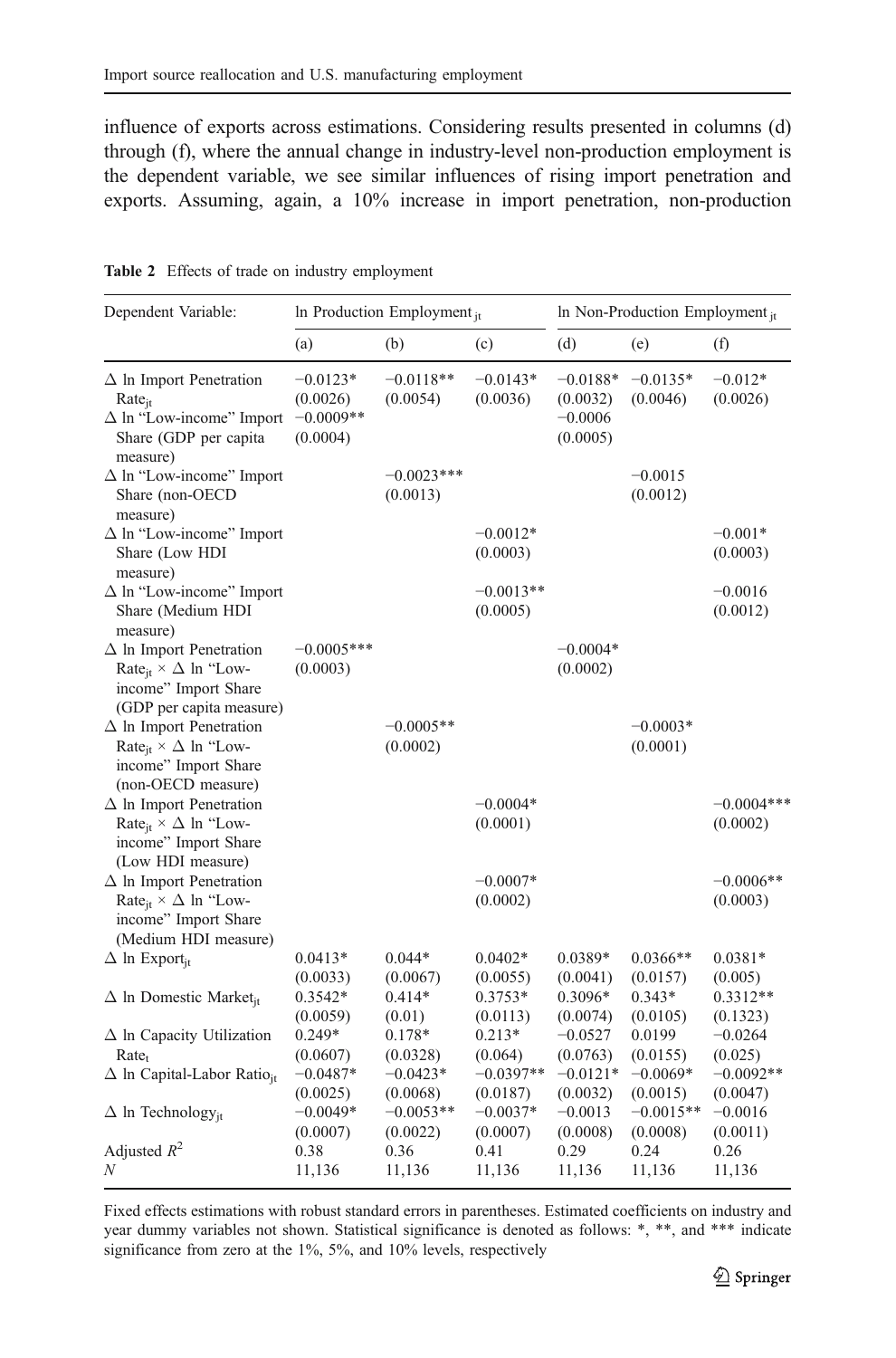employment is estimated to decrease by 0.12–0.188%. A like increase in exports is estimated to increase non-production employment by 0.366–0.389%. The observed job destruction/creation effects are consistent with earlier research.

Extending the literature, we find production employment declines as import sources shift from high-to low-income nations. Coefficients are low in magnitude, yet remain significant across "low-income" classifications. An assumed 10% annual increase in the share of total imports sourced from nations with average GDP per capita less than 10% of the US level decreases production employment by 0.009%. A like increase in the share of total imports sourced from non-OECD member nations reduces production employment by 0.023%. Finally, a hypothetical 10% annual increase in the share of total imports that are from low HDI nations and medium HDI nations decreases production employment by 0.012 and 0.013%, respectively. While a negative relationship is reported between annual changes in production employment and import source reallocation, in appears that the pace of reallocation contributes to coefficients being small in magnitude. This is taken as emblematic of a significant albeit slowly-evolving process. Coefficients generated when non-production employment is the dependent variable, are negative yet generally insignificant from zero. If reallocation occurred over shorter time horizons or had annual average reallocation been greater, more pronounced effects would be expected for production employment and, perhaps, significant effects would be witnessed for non-production employment.

Coefficients on the interaction terms indicate that industries facing rising import penetration coupled with a reallocation of import sources from high-to low-income source nations realize additional job loss. Significant effects are reported for both production and non-production employment, with slight variation found across estimations. The implication is that industries facing rising import competition realize associated job loss; however, industries which face rising import competition and for which the source of imports shifts from high-to low-income nations appear to experience additional employment decline. Effectively, the reallocation of import sources accelerates import-related job destruction.

The remaining coefficients provide additional interesting information. Rising domestic demand increases employment of both production and non-production workers. Business cycle upturns also increase production employment; however, non-production employment appears less sensitive to business cycle fluctuations. Similarly, technological advancements reduce production employment, but are generally unrelated to non-production employment. Lastly, capital-deepening reduces both production and non-production employment; however, production employment appears affected to a greater degree. That results do not vary substantially when different "low-income" classifications are utilized is taken as an indication of the robustness of results.

#### 5 Conclusion

Utilizing data for US manufacturing industries, we examine the relationships between annual changes in imports and exports and changes in production and non-production employment. Confirming prior research, we report that rising import penetration reduces both production and non-production employment. However, this job loss is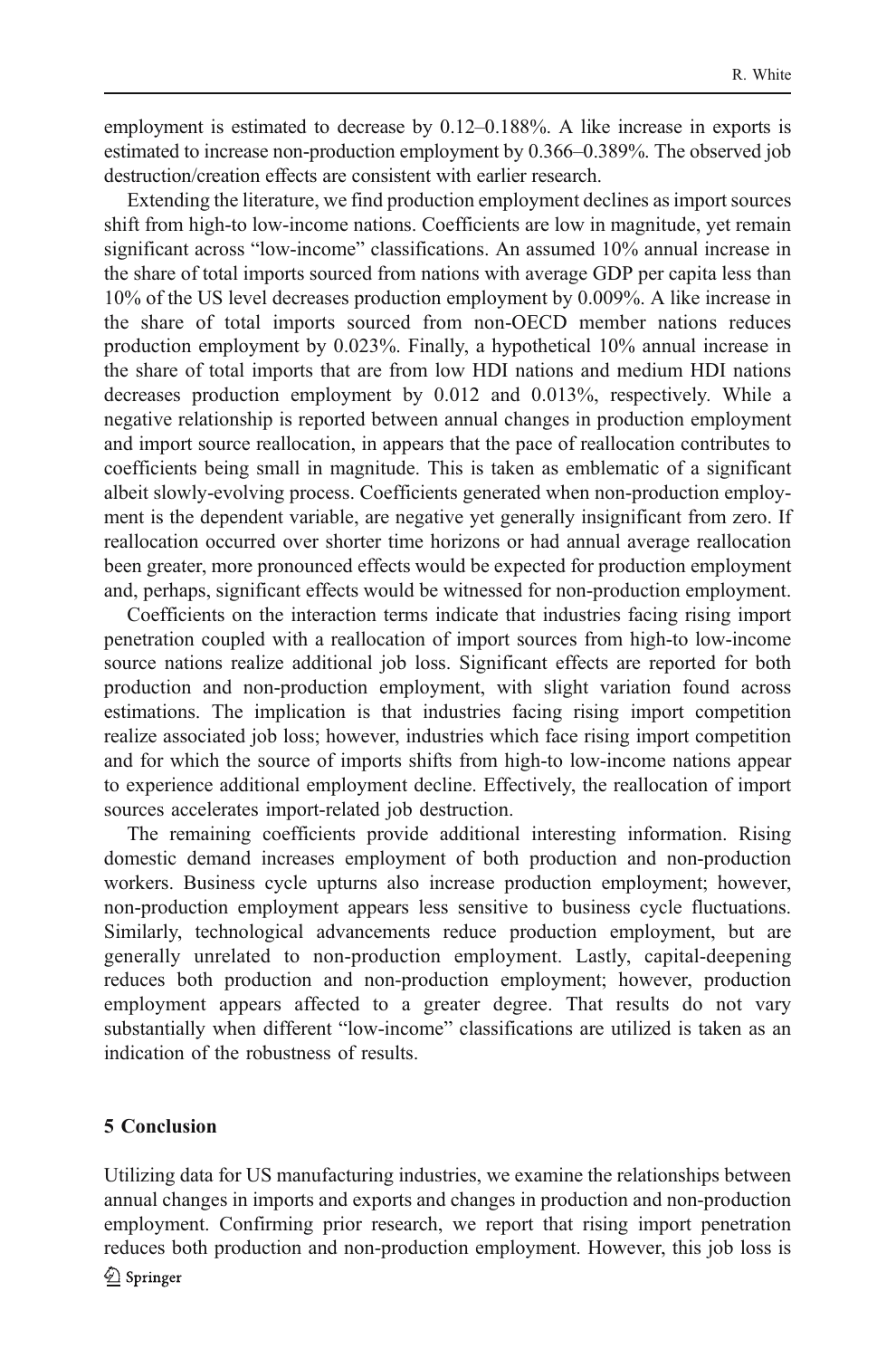<span id="page-7-0"></span>countered by export-led job creation. Extending the literature, we examine whether shifts in the sources of US imports from high-to low-income nations influence employment. We find that such reallocation reduces production employment and, when witnessed in conjunction with rising import competition accelerate job loss. The findings provide a more detailed portrait of trade-related employment dynamics. However, it is important to note that the net employment effect of trade depends on the relative magnitudes of export-led job creation and import-induced job destruction. Further, as the results presented here are restricted to the US manufacturing sector, there is no accounting for trade-related employment change in other sectors and conclusions cannot be generalized to the remaining sectors. As more precise estimation of trade-related employment effects will contribute to a more fruitful debate of the issue, there remains room for additional research into this topic.

### Appendix

**COUNTRY LISTING** (<sup>a</sup> Average GDP per capita, over 1972-2001 period, less than 10 percent of the level of US GDP per capita;  $\frac{b}{c}$  non-OECD nation;  $\frac{c}{c}$  Medium HDI nation;  $\frac{d}{c}$ Low HDI nation**)**

Algeria<sup>a,b,c</sup>, Angola<sup>a,b,d</sup>, Argentina<sup>b</sup>, Australia, Austria, Bahamas<sup>b</sup>, Bangladesh<sup>a,b,d</sup>, Barbados<sup>b</sup>, Belgium, Belize<sup>a,b,c</sup>, Benin<sup>a,b,d</sup>, Bolivia<sup>a,b,c</sup>, Brazil<sup>b,c</sup>, Burkina Faso<sup>a,b,d</sup>, Burundi<sup>a,b,d</sup>, Cameroon<sup>a,b,d</sup>, Canada, Central African Republic<sup>a,b,d</sup>, Chad<sup>a,b,d</sup>, Chile<sup>b</sup>, China<sup>a,b,c</sup>, Colombia<sup>a,b</sup>, Congo<sup>a,b,d</sup>, Costa Rica<sup>b</sup>, Cote d'Ivoire<sup>a,b,d</sup>, Cyprus<sup>b</sup>, Czech Republic<sup>b (1972-95)</sup>, Denmark, Djibouti<sup>a,b,d</sup>, Dominican Republic<sup>a,b,c</sup>, Ecuador<sup>a,b,c</sup>, Egypt<sup>a,b,c</sup>, El Salvador<sup>a,b,c</sup>, Fiji<sup>a,b,c</sup>, Finland, France, Gabon<sup>b,c</sup>, Gambia<sup>a,b,d</sup>, Germany, Ghana<sup>a,b,d</sup>, Greece, Guatemala<sup>a,b,c</sup>, Guinea-Bissau<sup>a,b,d</sup>, Guyana<sup>a,b,c</sup>, Haiti<sup>a,b,d</sup>, Honduras<sup>a,b,c</sup>, Hong Kong<sup>b</sup>, Hungary<sup>b (1972-95)</sup>, Iceland, India<sup>a,d</sup>, Indonesia<sup>a,b,c</sup>, Iran<sup>a,b,c</sup>, Ireland, Israel<sup>b</sup>, Italy, Jamaica<sup>a,b</sup>, Japan, Jordan<sup>a,b,c</sup>, Kenya<sup>a,b,d</sup>, Kiribati<sup>a,b</sup>, Korea (Republic of)<sup>b (1972-96),c</sup>, Kuwait<sup>b</sup>, Liberia<sup>a,b,d</sup>, Madagascar<sup>a,b,d</sup>, Malawi<sup>a,b,d</sup>, Malaysia<sup>b</sup>, Mali<sup>a,b,d</sup>, Malta<sup>b</sup>, Mauritania<sup>a,b,d</sup>, Mauritius<sup>b,c</sup>, Mexico<sup>b (1972-93)</sup>, Morocco<sup>a,b,d</sup>, Nepal<sup>a,b,d</sup>, Netherlands, New Caledonia<sup>b</sup>, New Zealand<sup>b (1972)</sup>, Nicaragua<sup>a,b,c</sup>, Niger<sup>a,b,d</sup>, Nigeria<sup>a,b,d</sup>, Norway, Oman<sup>b,c</sup>, Pakistan<sup>a,b,d</sup>, Panama<sup>b</sup>, Papua New Guinea<sup>a,b,d</sup>, Paraguay<sup>a,b,c</sup>, Peru<sup>b,c</sup>, Philippines<sup>a,b,c</sup>, Poland<sup>b (1972-96)</sup>, Portugal, Romania<sup>a,b</sup>, Rwanda<sup>a,b,d</sup>, Saudi Arabia<sup>b,c</sup>, Senegal<sup>a,b,d</sup>, Seychelles<sup>b,c</sup>, Sierra Leone<sup>a,b,d</sup>, Singapore<sup>b</sup>, South Africa<sup>b,c</sup>, Spain, Sri Lanka<sup>a,b,c</sup>, Sudan<sup>a,b,d</sup>, Suriname<sup>a,b,c</sup>, Sweden, Switzerland, Syria<sup>a,b,c</sup>, Thailand<sup>a,b,c</sup>, Togo<sup>a,b,d</sup>, Trinidad and Tobago<sup>b</sup>, Tunisia<sup>a,b,c</sup>, Turkey<sup>a,c</sup>, Uganda<sup>a,b,d</sup>, United Arab Emirates<sup>b,c</sup>, United Kingdom, Uruguay<sup>b</sup>, Venezuela<sup>b</sup>, Zambia<sup>a,b,d</sup>, Zimbabwe<sup>a,b,c</sup>.

#### References

Bartelsman EJ, Gray W (1996) The NBER manufacturing productivity database. NBER Technical Working Paper No. 205

Bayard KN, Klimek SD (2003) Creating a historical bridge for manufacturing between the standard industrial classification system and the North American industry classification system. Working paper

Bernard AB, Jensen JB (2002) The deaths of manufacturing plants. NBER Working Paper No. 9026